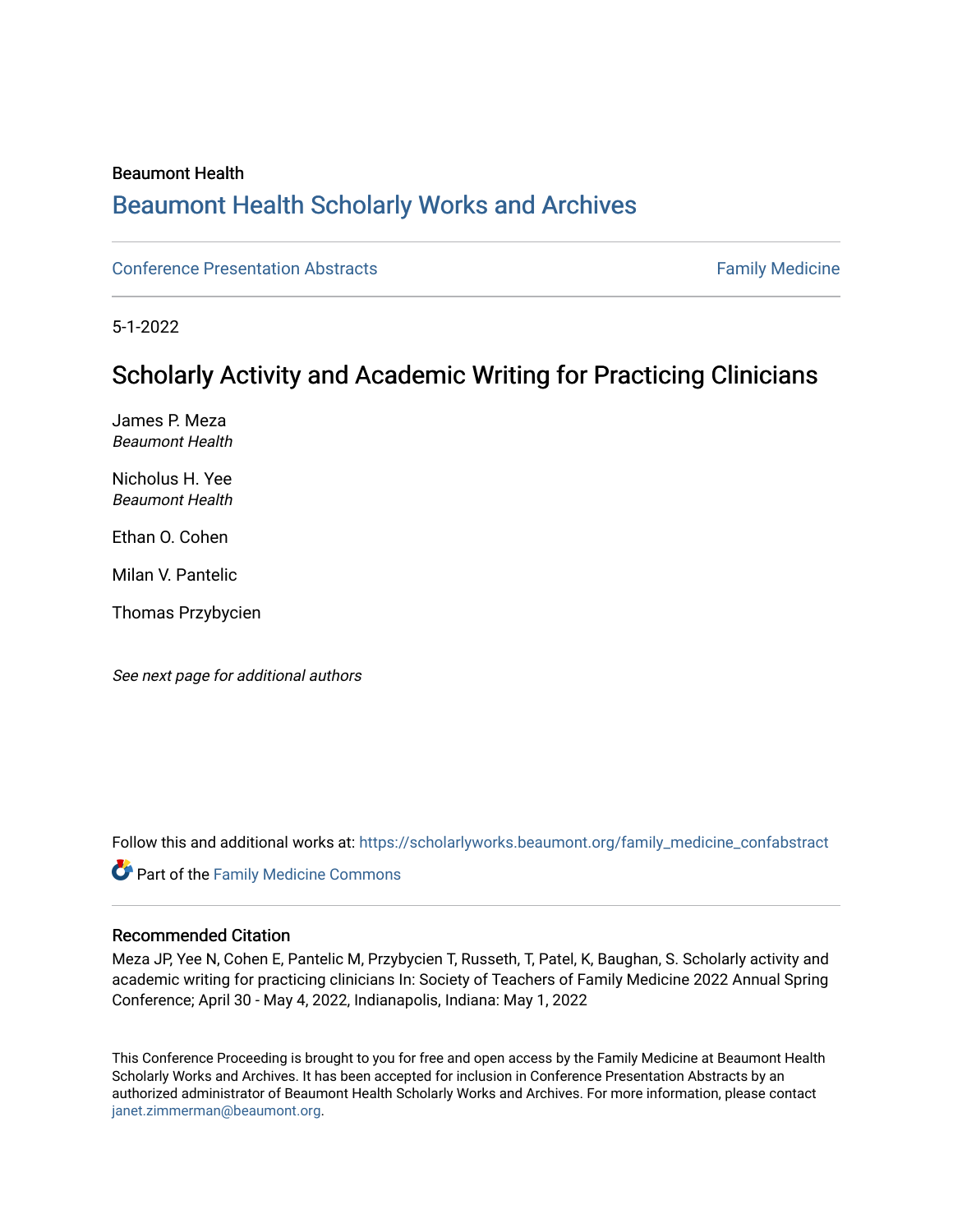#### Authors

James P. Meza, Nicholus H. Yee, Ethan O. Cohen, Milan V. Pantelic, Thomas Przybycien, Tyler Russeth, Krupa Patel, and Scott Baughan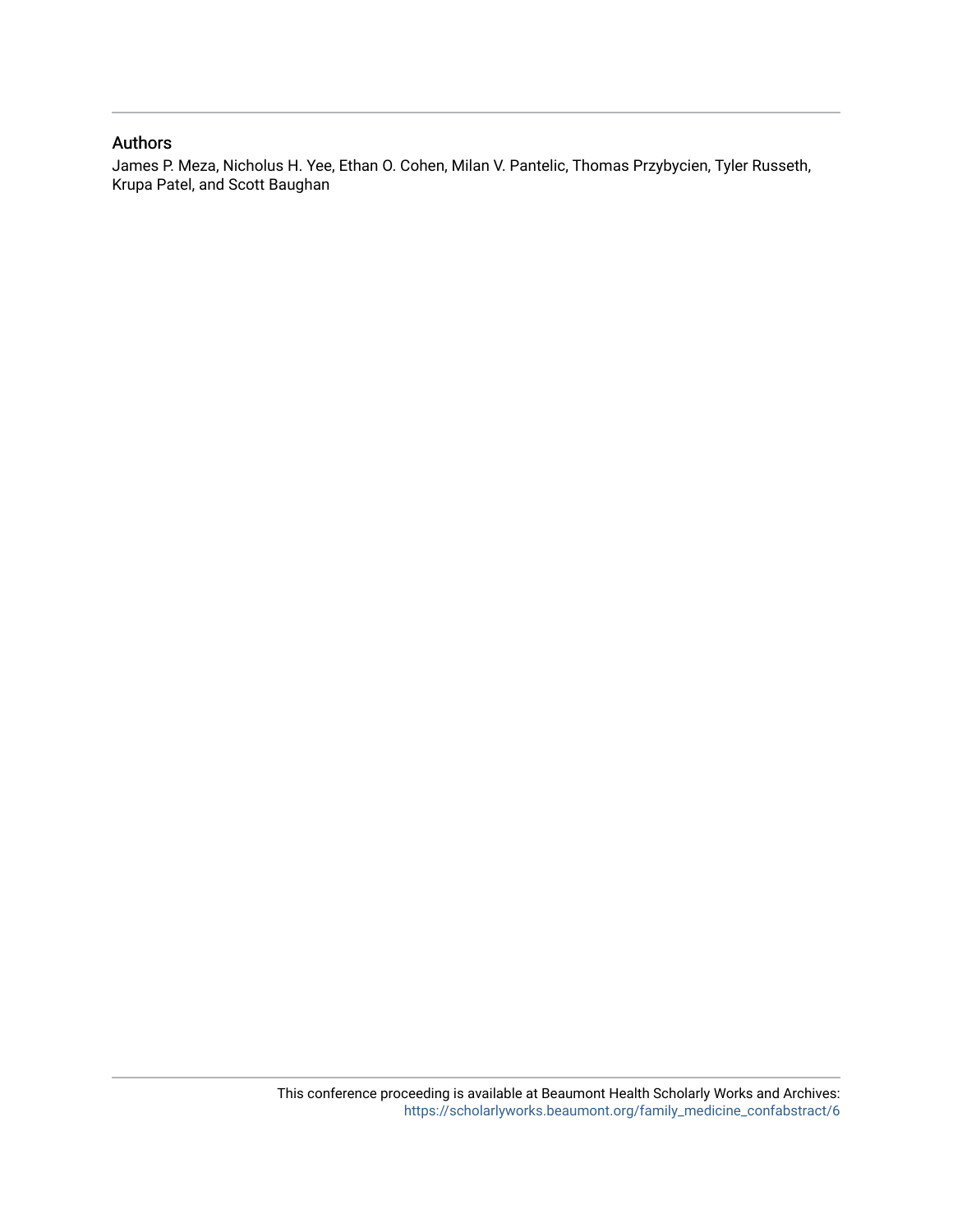

# **2022 Annual Spring Conference**

## **Submission Id:** 8172

## **Title**

*Scholarly Activity and Academic Writing for Practicing Clinicians*

## **Submitted Category**

Scholarly Topic Roundtable Discussion - 50 min (including breakfast)

## **Accepted Category**

Scholarly Topic Roundtable Discussion - 50 min (including breakfast)

Session Code: RD31 Session Date: Sunday, 01 May 2022 Session Time: 7:00 AM - 8:00 AM Session Location: TBD Session Track:

### **Presenters**

Jim Meza, MD, PhD - SUBMITTER, LEAD PRESENTER Nicholus Yee, MD - PRESENTER Ethan Cohen, BS - PRESENTER Molly Pantelic, MS - PRESENTER Thomas Przybycien, BHSc - PRESENTER Tyler Russeth, BS - PRESENTER Krupa Patel - PRESENTER SCOTT BAUGHAN, BS - PRESENTER

### **Abstract**

This roundtable discussion brings the executive editorial board of Clinical Research in Practice: The Journal of Team Hippocrates into direct contact with prospective authors to provide editorial support with the goal of coaching participants to be successful when submitting a manuscript to Clinical Research in Practice: The Journal of Team Hippocrates. The aims and scope of the journal focus on clinical decision science (CDS). CDS explores how the complex, interacting aspects of clinical care are described, understood, shared, and explained. This includes both biomedical and medical social sciences, in addition to other ways of understanding human experience. This is a unique area of scholarship that has not previously been recognized, explored, studied, or published. CDS is geared toward practicing physicians because it is a reflexive analysis of clinical practice. Although it is an academic genre, it does not require advanced skills in research design. For this reason, prospective authors from all levels of medical education can be successful authors. This workshop is designed to introduce participants to the cognitive framework of CDS and allow for successful writing and submission of manuscripts. (https://digitalcommons.wayne.edu/crp/)

### **Impact - How might your session impact other programs or institutions?**

Family medicine residency programs need a variety of ways to fulfill scholarly requirements of the ACGME in addition to funded research. This roundtable discussion is geared toward highlighting the clinical experience of practicing clinicians and teaching how to format that embodied knowledge and experience into published academic writing. Clinical decision science helps clinicians to consciously describe the factors that impact their clinical decisions. The patient's unique social context plays an integral role in decision making. However, descriptions of this important interaction are nearly absent in the scholarly literature. Therefore, learners can only become comfortable incorporating this important concept through experience. Clinical decision reports are